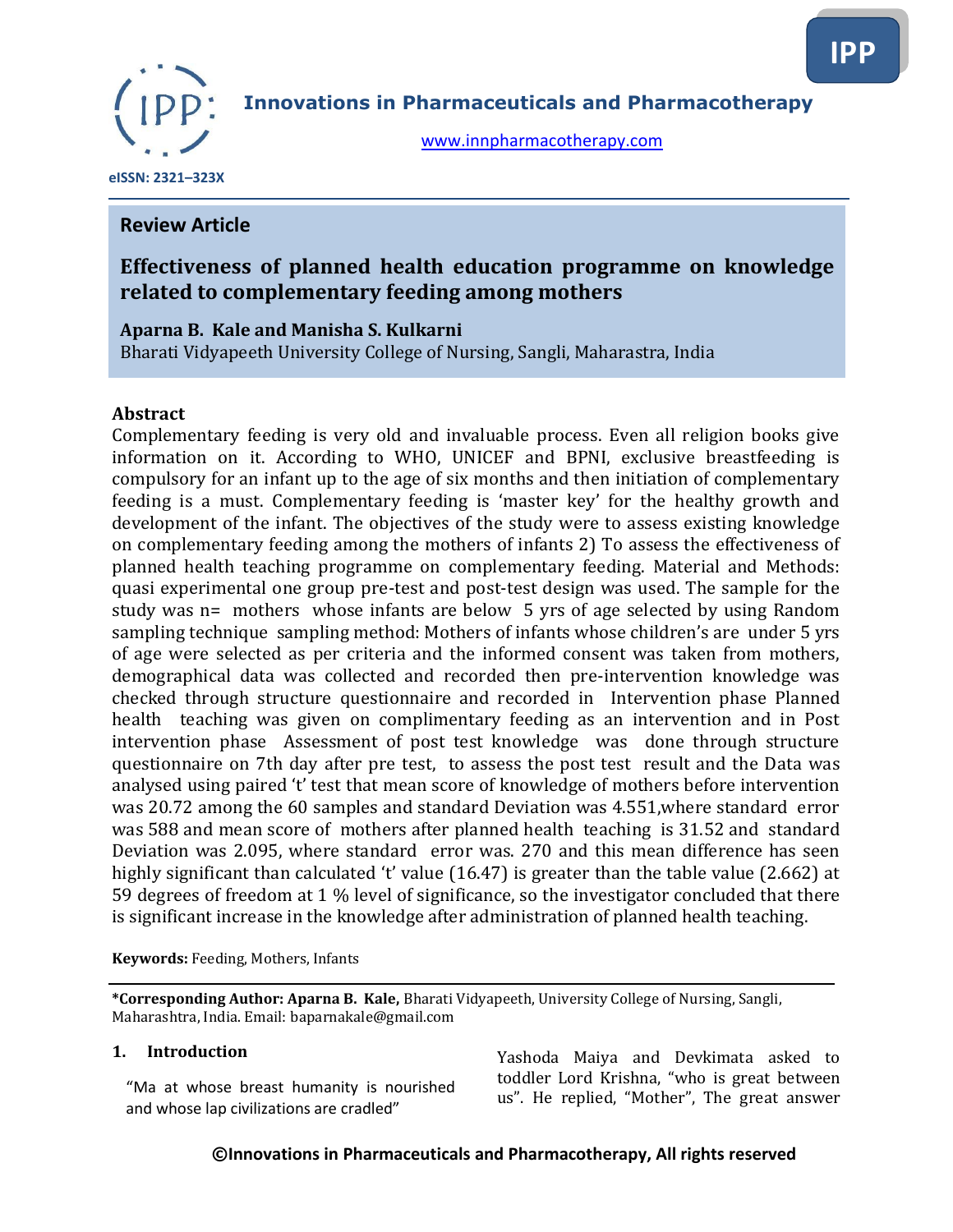and the great person 'Mother'. She gives birth, breastfeeding, complementary feeding and what not.

Complementary feeding is very old and invaluable process. Even all religion books give information on it. According to WHO, UNICEF and BPNI, exclusive breastfeeding is compulsory for an infant upto the age of six months and then initiation of complementary feeding is a must.

An, old popular word 'weaning' is replaced by 'Complementary feeding'. Weaning literally mean 'to accustom to' or 'to free from a habit'. Complementary feeding complements to breast-feeding [1] criteria for selection of food, applications of principles of nutrition, hygiene and infant psychology while preparing, feeding and monitoring the infant [2].

This process is influenced by several factors like availability, socio economic and educational status of parents, family beliefs, customs and attitudes, hygienic practices, use of available health services and marketing of market preparation [3].

A study done by Kumar D et. al. said that 36.4% children were under weight and 51.6 were stunted growth because of late weaning. Influence on weight, height and body circumferences can be seen easily [4]. Dr. Zlotking's study described that iodine, zinc and iron are essential for mental development [5] Prof. Zhoy's study pointed out that intake of micronutrients and learning have association [6] Dr. Angeline concluded in her study that improper, infant and child feeding had relation with adult eating disorders. That means for psychological development complementary feeding must be healthy [7] Complementary feeding is not mechanical process, so many interactions taken place with parents and family members. It promotes socialization. In short complementary feeding is 'master key' for the healthy growth and development of the infant [8].

Above both factors are explained through following schematic diagram.

This overall idea is given for each one has to learn and teach to other on complementary feeding for healthy infant and healthy India

### **Need for study**

'Necessity is the mother of invention'

### **Operational definition**

#### **Evaluate**

Refers to comparison of results obtained through pre test and post test scores

#### **Effectiveness**

Refers to significant gain in knowledge of mothers with regard to complementary feeding as observed the difference between pre test and post test

### **Planned teaching programme**

Refers to teaching programme prepared and used by investigator after thorough validation about complementary feeding to enhance knowledge and competencies of mothers.

#### **Mother :**

Refers to a woman who permanently resides in study area and has a child of age between 0- 1 years

#### **Knowledge :**

Refers to correct responses received from mothers regarding various aspects of complementary feeding such as advantages principles, phases selection, phases, preparation, time to start, food hygiene and technique of feeding

# **Complementary feeding**:

Refers to a systematic process of introduction of suitable foods at the age of 4-6 months addition to mothers milk in order to provide needed nutrients to the body.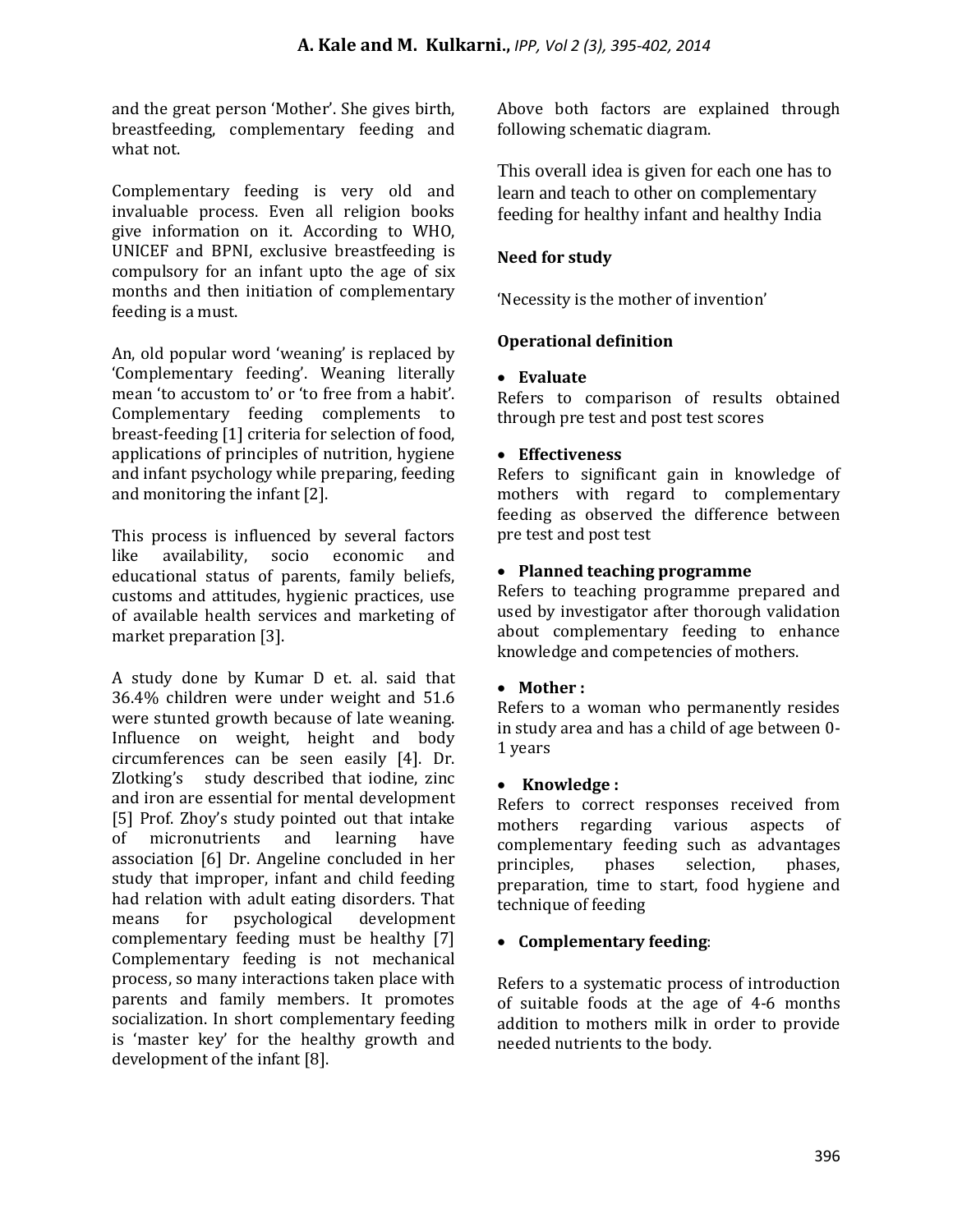

### **Assumptions**

1. Mothers of infants have some knowledge on complementary feeding.

2. There will be increase in the knowledge after giving planned health teaching on complementary feeding among the Mothers of infants.

### **Inclusion criteria**

- Mothers of infants, who are
- o Willing to participate in research study
- o Understand and able to speak Marathi

### **Exclusion criteria**

• Mothers of infants, who are not willing to give consent.

#### **Hypothesis**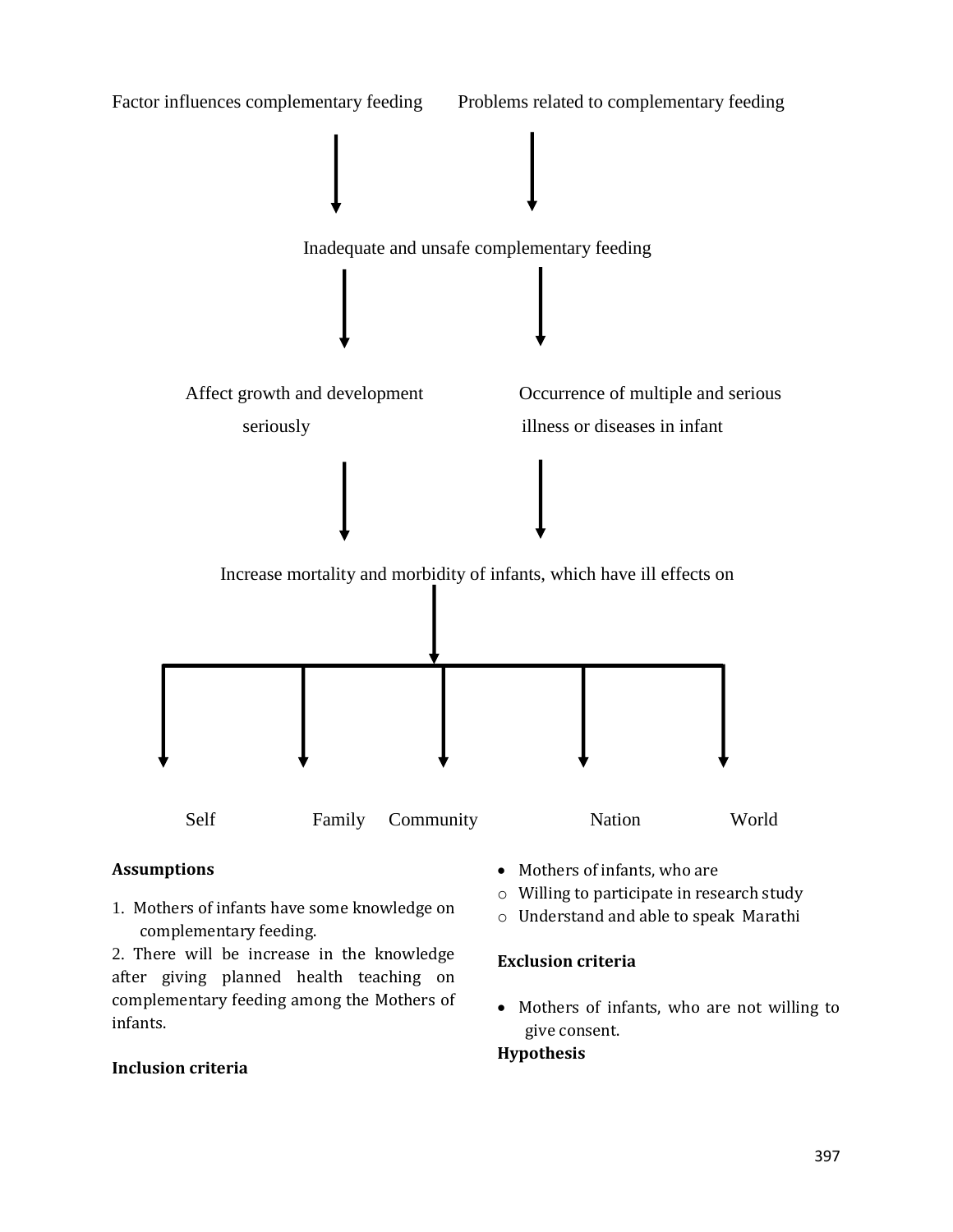**H0** There will be no significant gain in knowledge on complementary feeding among the Mothers of infants.

**H<sup>1</sup>** There will be significant gain in knowledge score of mothers of infants on complementary feeding after administration of planned teaching programme.

### **Variables:**

A variable is any phenomenon or characteristics or attitude under study. They are the measurable characteristics of concepts and consist of a logical group of attitudes.

In present study following variables were used.

### **Dependent variables**:

The response, behavior or outcome that researcher wishes to predict or explain.

 Dependent variable in this study is Knowledge of mothers of infants on complementary feeding **Independent variable**:

The treatment or experimental variable that is manipulated or varied by the researcher to create an effect on dependant variable.

Independent variable in this study is planned health teaching on complementary feeding.

# **Study Setting**:

The place where study will be conducted.

Setting for Present research study is at Bharati hospital Pediatric O.P.D, pediatric ward, PICU and Maternity ward.

# **Population**

Population is entire collection of people, Animal, Plants Or Things from which we may collect data.

The population for present study comprises, Mothers of infants from Bharati hospital Sangli

### **Sample size**

60 mothers of infants.

### **Sampling technique**

Sampling is process of selection of representative units of the population for study in research. In the present study Random sampling technique is planned.

### **Tool**

A tool is written device that a researcher uses to collect the data. Purpose of tool development was to collect relevant data / information for proposed study. In present study self structured Questionaire was used as tool

### **Components of tool**

Tool had two parts

 **Section One** -consisted of socio demographic data of mothers of infants. e. g Age, Education, Religion, Income.

**Section Two:** Consisted of self structured Questionnaire on knowledge of mothers of infants on complementary feeding.

**Validity -**The content validity of the tool enclosed, baseline data and observation table as a tool was submitted to 18 experts in Nursing, Medical, fields for validity. After obtaining their opinion, the tool was modified wherever necessary with the guide suggestions.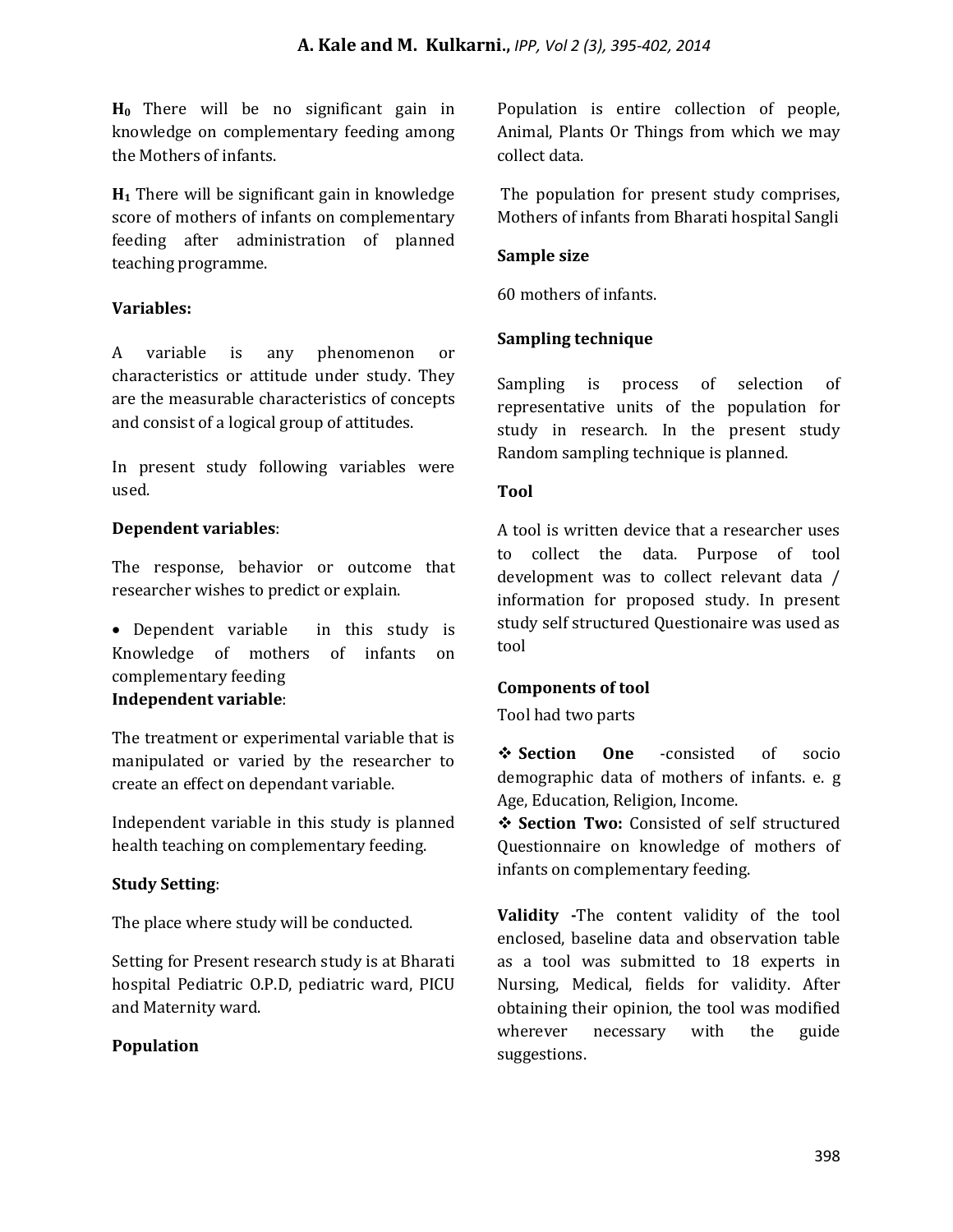**Reliability-** The reliability was done with test and retest method.

 **Data Collection was done in following Steps**:

**a) Pre-intervention Phase**:- Mothers of infants whose childrens are under 1 yrs of age were selected as per criteria and the informed consent was taken from mothers, demographical data was collected and recorded then pre-intervention knowledge was checked through structure questionnaire and recorded .

**b) Intervention phase**: Planned health teaching was given on complimentary feeding as an intervention

### **a) Post intervention phase:**

 Assessment of post test knowledge was done through structure questionnaire on 7th day after pre test, to assess the post test result.

# **Quasi-Experimental one group design**



### **Result and Discussion**

**Table I: Comparison of mean scores of knowledge before and after Administration of planned health teaching**

|              | Mean     | N | <b>SD</b> | <b>SEM</b> | <b>Significance</b>          |
|--------------|----------|---|-----------|------------|------------------------------|
| Pre<br>test  | 20.72 60 |   | 4.551     | .588       | <b>Highly</b><br>significant |
| Post<br>test | 31.52 60 |   | 2.095     | .270       |                              |

**SD:** Standard deviation, **SEM:** Standard error of mean

#### **T: 16047 P value: .000**

Comparison of among Pre test and Post test knowledge

**Figure 1:** Comparison of mean scores of knowledge before and after administration of planned health teaching.



The above table shows that mean score of knowledge of mothers before intervention was 20.72 among the 60 samples and standered Deviation was 4.551,where standard error was .588 and mean score of mothers after planned health teaching is 31.52 and standered Deviation was 2.095,where standard error was .270 and this mean difference has seen highly significant than calculated 't' value(16.47) is greater than the table value(2.662) at 59 degrees of freedom at 1 % level of significance, so the investigater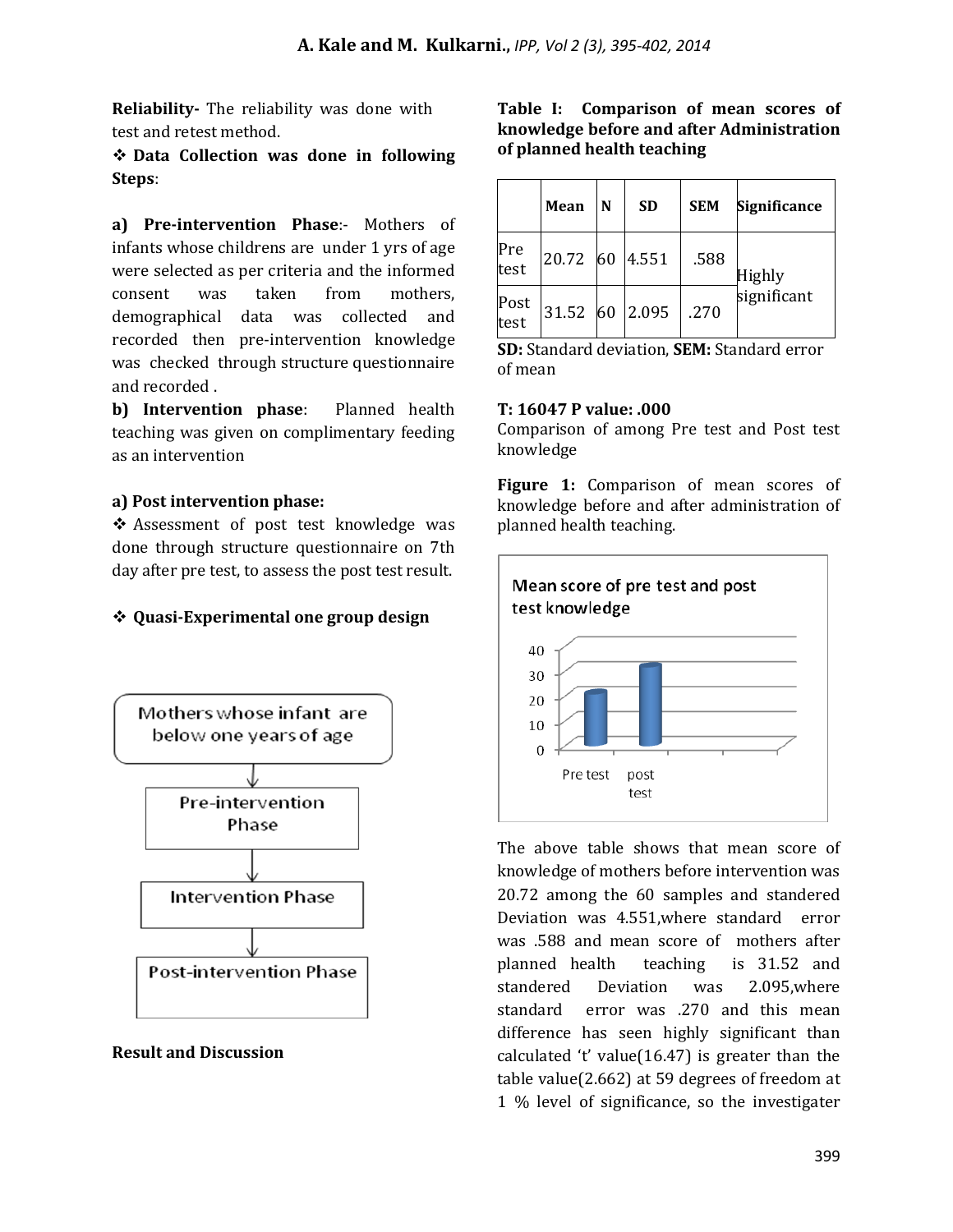concluded that there is significant increase in the knowledge after administration of planned health teaching.

### **Discussions of the findings**

The findings of present study have been discussed with reference to the objectives and hypothesis. A finding of the study shows the effectiveness of planned teaching programme on knowledge related to complimentary feeding among the mothers of infants of Bharati hospital sangli. Complimentary feeding is a crucial process for each infant, it is not only meeting nutritional need but also essential for normal total growth development of infant .the mother needs to be known legible and competent while taking care of infant.

Therefore the study was undertaken to find out the effectiveness and feasibility of planned teaching programme on complimentary feeding in order to use it vastly.

"A study to evaluate the effectiveness of planned health teaching programme on knowledge related to complementary feeding among the mothers of infants in Bharati hospital, Sangli. Was conducted by Mrs. Aparna Kale, Mrs. Manisha Kulkarni in child health nursing During the Year 2011 to 2012.

This study supports the conceptual framework which was based on Ludwig von Bertialanffy, as according to this theory there is input, throughput and output. Input was given in the form of planned health teaching programme and change in knowledge after planned health teaching programme is in the form output.

 The purpose of the present study was To assess the effectiveness of planned health teaching programme on complementary feeding .The quasi-experimental research design was used for the study, which consisted of one group with pre test and post test and which is devided into a) Pre-intervention

Phase:-Mothers of infants whose childrens are under 5 yrs of age were selected as per criteria and the informed consent was taken from mothers ,demographical data was collected and recorded then pre-intervention knowledge was checked through structure questionnaire and recorded b)Intervention phase:-Planned health teaching was given on complimentary feeding as an intervention c) Post intervention phase**:-**Assessment of post test knowledge was done through structure questionnaire on 7th day after pre test, to assess the post test result.

The content validity of tool was done, and the reliability of tool was done by carl pearson's coefficient of correlation and browns prophecy formulae. The pilot study was conducted on 10 samples and the feasibility of the study was established from sangalwadi in sangli district, conducted from 02/08/11 to 09/08/11. The reliability was r'= 0.98 and test and retest method was applied on pre test and post test result and the reliability  $r' = 0.84$  It was found that the tool has no major flows and was used for the final study.

Based on the objectives and the hypothesis the collected data was analyzed by using descriptive and inferential statistics, and the 't' test was used to find the significance Statistically mean score findings showed that that there is significant increase in the knowledge after administration of planned health teaching. Hence the investigator accepted the null hypotheses, as there is no statistical significant difference in the mean score of weight of low birth weight in MCT oil group and Shatavari Ghee Group scores.

### **Nursing Implications**

The findings of the study has following implications on nursing

# **Nursing practice**

For PTP on nutrition education, the pre requisites are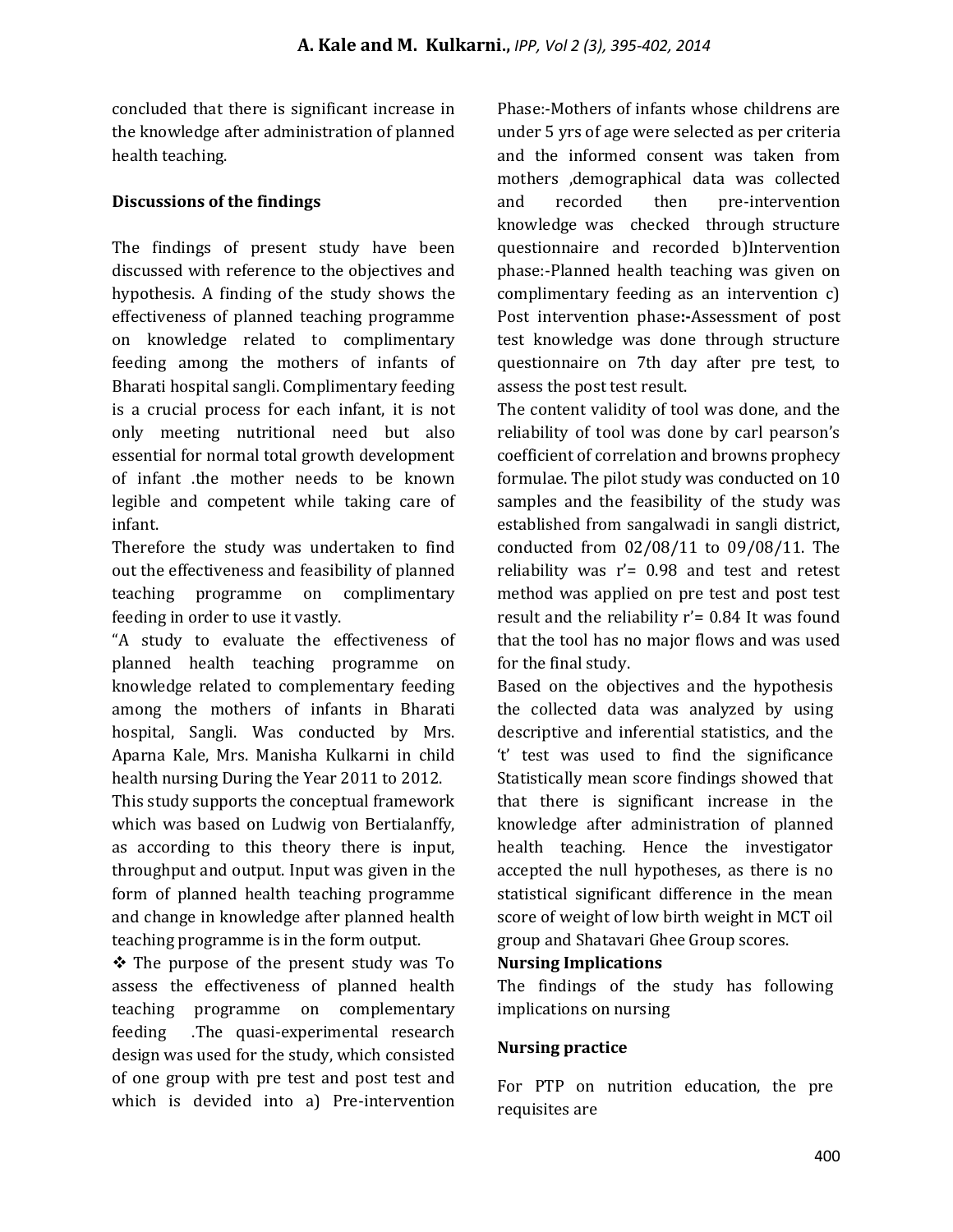Assess the knowledge of group, and those factor affecting or helping for desire, behavior, suitable teaching technique, A.V. aids and important one is groups attitude and beliefs.

Guiding counseling and reinforcement are important activities to keep the group in continuation of practice

Recent information or practices must be introduced to the group as well as those people, who influence the group.

Nurse must keep in mind, while teaching and demonstrating any healthy habits. The practice is not mechanical, but it has psychosocial and economical impact also.

Periodical supervise and evaluate the practices

### N**ursing education**

Breast-feeding promotion has achieved optimum level and coverage in people but knowledge and practices of complementary feeding are poor as per WHO, UNICEF.

- The scientific and update information must be included in diploma and degree syllabus.

Education about complementary feeding is most essential for pregnant and lactating mother as well as all members of society. So plan health education for them.

Demonstration, role play, workshop along with use of suitable and effective A.V. aids make the greater impact of nutrition education programme

- Mass media like radio, television and newspaper are best and fastest means to reach to people

### **Nursing administration**

- Nutritional or any health programme must be based on need, analyzed information and known resources.

Nurse administrator must plan, conduct and evaluate the programme, which was done for community as well as health professionals.

Nurse administrate should take efforts to guide and provide competent information and A.V. aids to health professionals to conduct health education programme effectively and efficiently.

Nurse administrator will find out effective strategy for complementary feeding services.

### **Nursing research**

Nursing students must be motivated and guided to conduct research studies

Present tool will be used by other or modified it for re-use.

College or university must make compulsory clause/clue/requirement of conduct research study.

#### **Limitations**

Generalization of the result (as study was related to only rural area and small samples). There was no comparison group so effects of extraneous variables were not limited/ controlled.

Limitation of sources available.

#### **Recommendations**

Based on study following recommendations are suggested to conduct

- 1. A Comparative study can be conducted in rural and urban area on complementary feeding.
- 2. A study to evaluate the effectiveness of homemade and commercial foods of complementary feeding
- 3. A comparative study of PTP on complementary feeding imparted by health professional and other specific group of community